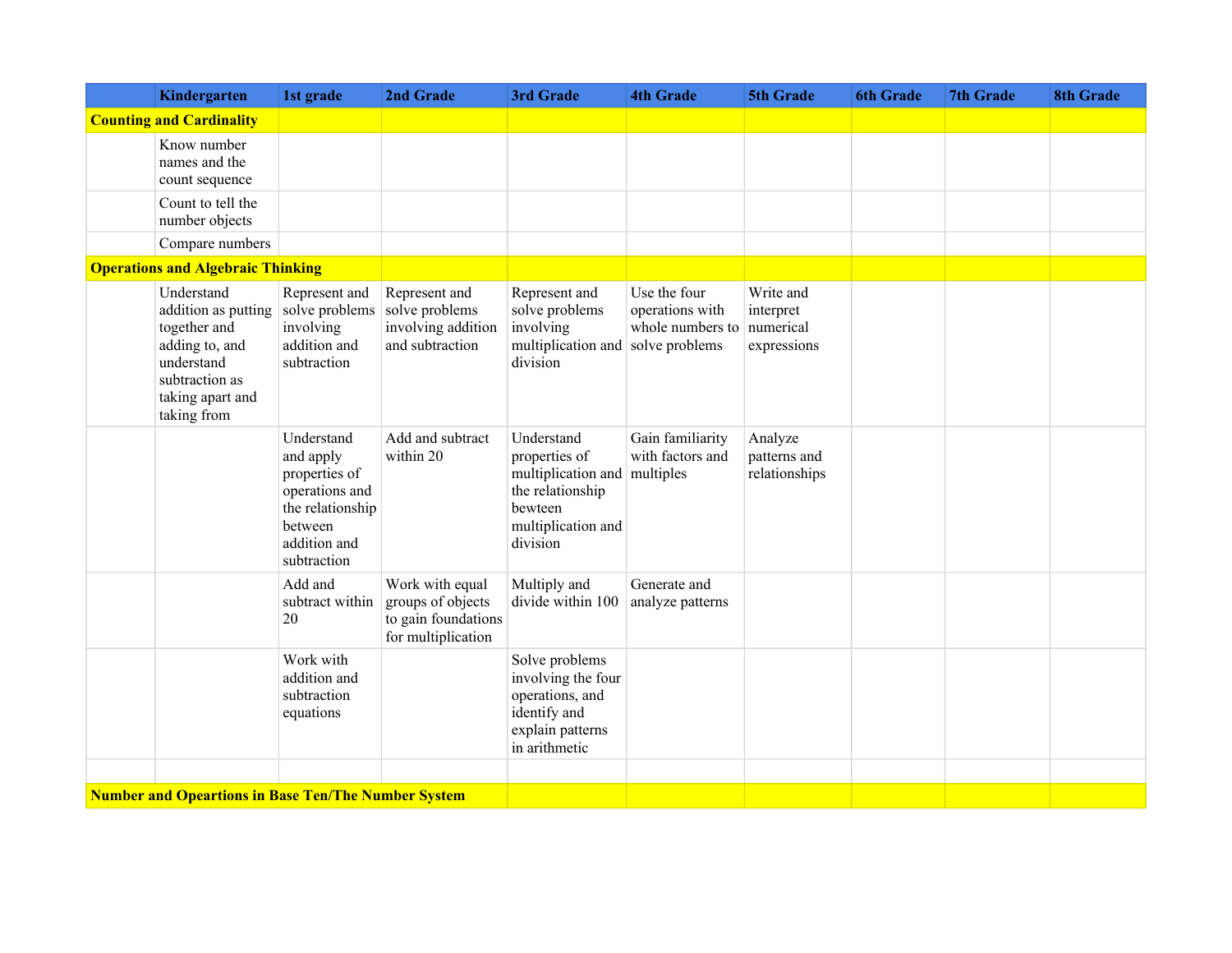| Kindergarten                                                            | 1st grade                                                                       | 2nd Grade                                                                                  | 3rd Grade                                                                                                                            | <b>4th Grade</b>                                                                                                           | 5th Grade                                                                                           | <b>6th Grade</b>                                                                                              | <b>7th Grade</b>                                                                                                   | <b>8th Grade</b> |
|-------------------------------------------------------------------------|---------------------------------------------------------------------------------|--------------------------------------------------------------------------------------------|--------------------------------------------------------------------------------------------------------------------------------------|----------------------------------------------------------------------------------------------------------------------------|-----------------------------------------------------------------------------------------------------|---------------------------------------------------------------------------------------------------------------|--------------------------------------------------------------------------------------------------------------------|------------------|
| Work with<br>numbers 11-19 to<br>gain foundations<br>for place value    | Extend the<br>counting<br>sequence                                              |                                                                                            |                                                                                                                                      |                                                                                                                            | Understand the<br>place value<br>system                                                             | Compute<br>fluently with<br>multi-digit<br>numbers and<br>find<br>commmon<br>factors and<br>multiples         | Know that<br>there are<br>numers that are<br>not rational,<br>and<br>approximate<br>them by<br>rational<br>numbers |                  |
|                                                                         | Understand<br>place value                                                       | Understand place<br>value                                                                  |                                                                                                                                      | Generalize place<br>value<br>understanding for<br>multi-digit whole<br>numbers                                             | Perform<br>operations with<br>multi-digit<br>whole numbers<br>and with<br>decimals to<br>hundredths | Apply and<br>exend<br>previous<br>understandin<br>gs of<br>numbers to<br>the system of<br>rational<br>numbers |                                                                                                                    |                  |
|                                                                         | Use place<br>value<br>understanding<br>and properties<br>to add and<br>subtract | Use place value<br>understanding and<br>properties of<br>operations to add<br>and subtract | Use place value<br>understanding<br>and properties of<br>operations to<br>perform multi-<br>digit arithmetic                         | Use place value<br>understanding<br>and properties of<br>operations to<br>perform multi-<br>digit arithmetic               |                                                                                                     |                                                                                                               |                                                                                                                    |                  |
| <b>Measurement and Data</b>                                             |                                                                                 |                                                                                            |                                                                                                                                      |                                                                                                                            |                                                                                                     |                                                                                                               |                                                                                                                    |                  |
| Describe and<br>compare<br>measureable<br>attributes                    | Measure<br>lengths<br>indirectly and<br>by iterating<br>length units            | Measure and<br>estimate lengths in<br>standard units                                       | Solve problems<br>involving<br>measurement and<br>estimation of<br>intervals of time,<br>liquid volumes,<br>and masses of<br>objects | Solve problems<br>involving<br>measurement and<br>conversion of<br>measurements<br>from a larger unit<br>to a smaller unit | Convert like<br>measurement<br>units within a<br>given<br>measurement<br>system.                    |                                                                                                               |                                                                                                                    |                  |
| Classify objects<br>and count the<br>number of objects<br>in categories | Tell and write<br>time                                                          | Relate addition<br>and subtraction to<br>length                                            | Represent and<br>interpret data                                                                                                      | Represent and<br>interpret data                                                                                            | Represent and<br>interpret data                                                                     |                                                                                                               |                                                                                                                    |                  |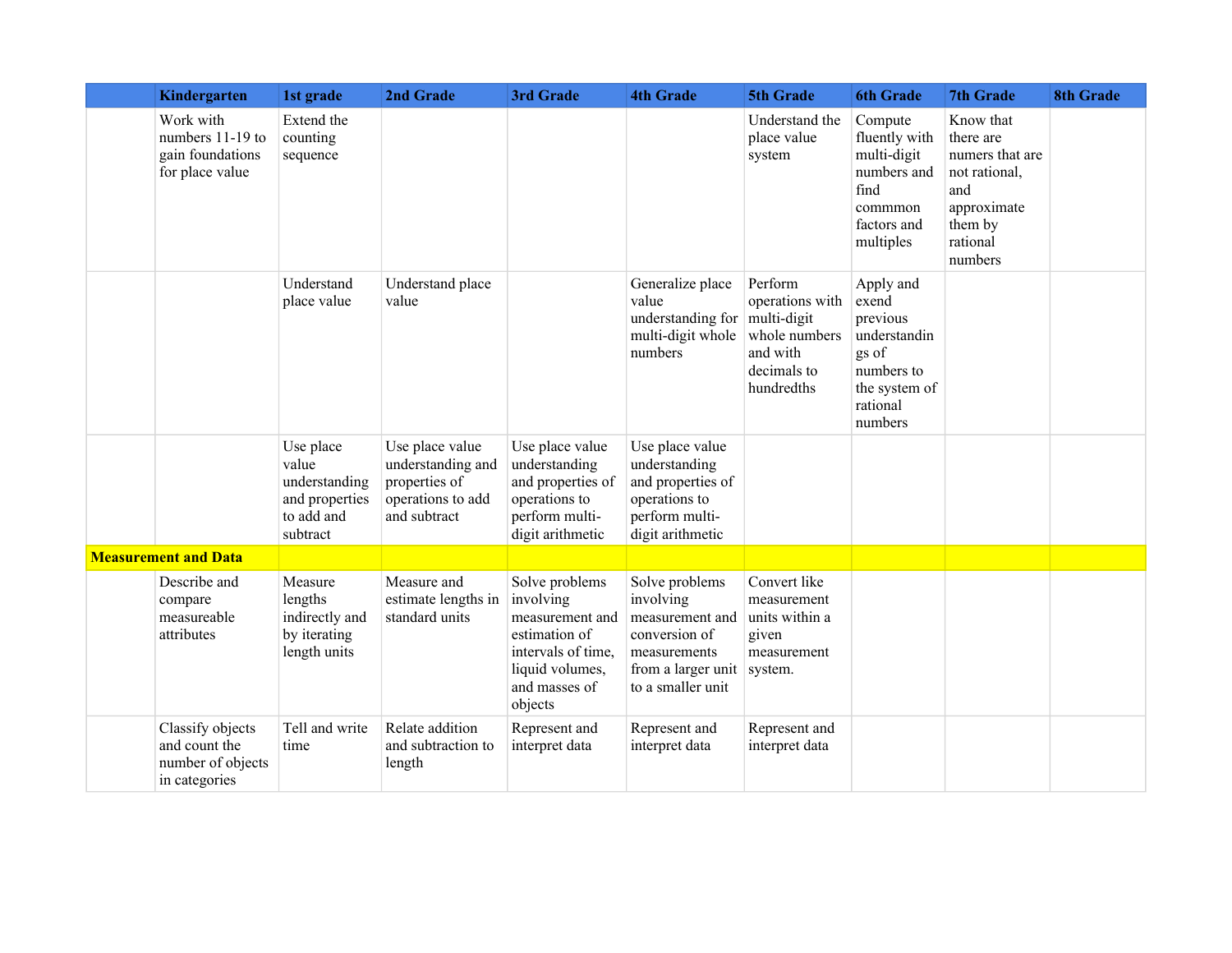|                  | Kindergarten                                       | 1st grade                                     | 2nd Grade                                     | 3rd Grade                                                                                                                                               | <b>4th Grade</b>                                                                                                   | 5th Grade                                                                                                                    | <b>6th Grade</b>                                                                           | <b>7th Grade</b>                                                                                                         | <b>8th Grade</b>                                                                                                       |
|------------------|----------------------------------------------------|-----------------------------------------------|-----------------------------------------------|---------------------------------------------------------------------------------------------------------------------------------------------------------|--------------------------------------------------------------------------------------------------------------------|------------------------------------------------------------------------------------------------------------------------------|--------------------------------------------------------------------------------------------|--------------------------------------------------------------------------------------------------------------------------|------------------------------------------------------------------------------------------------------------------------|
|                  |                                                    | Represent and<br>interpret data               | Work with time<br>and money                   | Geometric<br>measurement:<br>understand<br>concepts of area<br>and relate to<br>multiplication and<br>to addition                                       | Geometric<br>measurement:<br>understand<br>concepts of angle<br>and measure<br>angles                              | Geometric<br>measurement:<br>understand<br>conepts of<br>volume and<br>relate volume to<br>multiplication<br>and to addition |                                                                                            |                                                                                                                          |                                                                                                                        |
|                  |                                                    |                                               | Represent and<br>interpret data               | Geometric<br>measurement:<br>recognize<br>perimeter as an<br>attribute of plane<br>figures and<br>distinguish<br>between linear<br>and area<br>measures |                                                                                                                    |                                                                                                                              |                                                                                            |                                                                                                                          |                                                                                                                        |
| <b>Geometery</b> |                                                    |                                               |                                               |                                                                                                                                                         |                                                                                                                    |                                                                                                                              |                                                                                            |                                                                                                                          |                                                                                                                        |
|                  | Identify and<br>describe shapes                    | Reason with<br>shapes and<br>their attributes | Reason with<br>shapes and their<br>attributes | Reason with<br>shapes and thier<br>attributes                                                                                                           | Draw and<br>identify lines and<br>angles, and<br>classrify shapes<br>by properties of<br>their lines and<br>angles | Graph points on Solve real<br>the coordinate<br>plane to solve<br>real world and<br>mathematical<br>problems                 | world and<br>mathematical<br>problems<br>involving<br>area, surface<br>area, and<br>volume | Draw,<br>construct and<br>describe<br>geometical<br>figures and<br>describe the<br>relationship<br>between them          | Understand<br>congruence<br>and similarity<br>using physical<br>models,<br>transparencies<br>, or geometry<br>software |
|                  | Analyze, compare,<br>create, and<br>compose shapes |                                               |                                               |                                                                                                                                                         |                                                                                                                    | Classify two-<br>dimensional<br>figures into<br>categories<br>based on their<br>properties                                   |                                                                                            | Solve real-<br>world and<br>mathematical<br>problems<br>involving angle<br>measure, area,<br>surface area,<br>and volume | Understand<br>and apply the<br>Pythagorean<br>Theorem                                                                  |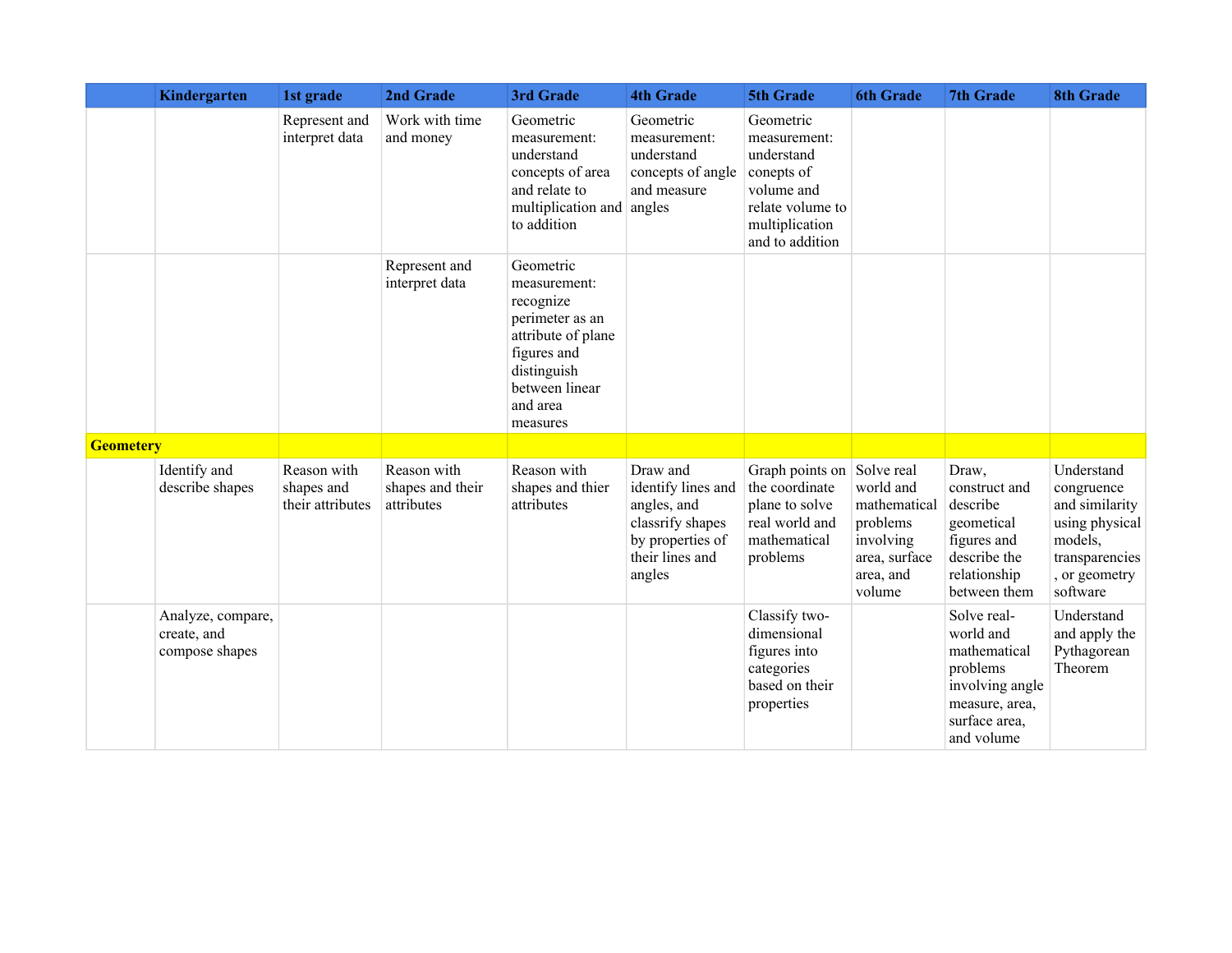| Kindergarten                                 | 1st grade | 2nd Grade | 3rd Grade                                              | <b>4th Grade</b>                                                                                                                                    | 5th Grade                                                                                                                     | <b>6th Grade</b>                                                                                                                             | <b>7th Grade</b>                                                                                                                             | <b>8th Grade</b>                                                                                                     |
|----------------------------------------------|-----------|-----------|--------------------------------------------------------|-----------------------------------------------------------------------------------------------------------------------------------------------------|-------------------------------------------------------------------------------------------------------------------------------|----------------------------------------------------------------------------------------------------------------------------------------------|----------------------------------------------------------------------------------------------------------------------------------------------|----------------------------------------------------------------------------------------------------------------------|
|                                              |           |           |                                                        |                                                                                                                                                     |                                                                                                                               |                                                                                                                                              |                                                                                                                                              | Solve real-<br>world and<br>mathematical<br>problems<br>involving<br>volume of<br>cylinders,<br>cones and<br>spheres |
| <b>Number and Operations-Fractions</b>       |           |           |                                                        |                                                                                                                                                     |                                                                                                                               |                                                                                                                                              |                                                                                                                                              |                                                                                                                      |
|                                              |           |           | Develop<br>understanding of<br>fractions as<br>numbers | Extend<br>understanding of<br>fraction<br>equivalence and<br>ordering                                                                               | Use equivalent<br>fractions as a<br>strategy to add<br>and subtract<br>fractions                                              | Apply and<br>extend<br>previous<br>understandin<br>gs of<br>multiplication to add,<br>and division<br>to divide<br>fractions by<br>fractions | Apply and<br>extend previous<br>understandings<br>of operations<br>with fractions<br>subtract,<br>multiply and<br>divide rational<br>numbers |                                                                                                                      |
|                                              |           |           |                                                        | <b>Build fractions</b><br>from unit<br>fractions by<br>applying and<br>extending<br>previous<br>understandings of<br>operations on<br>whole numbers | Apply and<br>extend previous<br>understandings<br>of<br>multiplication<br>and division to<br>multiply and<br>divide fractions |                                                                                                                                              |                                                                                                                                              |                                                                                                                      |
|                                              |           |           |                                                        | Understand<br>decimal notation<br>for fractions, and<br>compare decimal<br>fractions                                                                |                                                                                                                               |                                                                                                                                              |                                                                                                                                              |                                                                                                                      |
| <b>Ratios and Proportional Relationships</b> |           |           |                                                        |                                                                                                                                                     |                                                                                                                               |                                                                                                                                              |                                                                                                                                              |                                                                                                                      |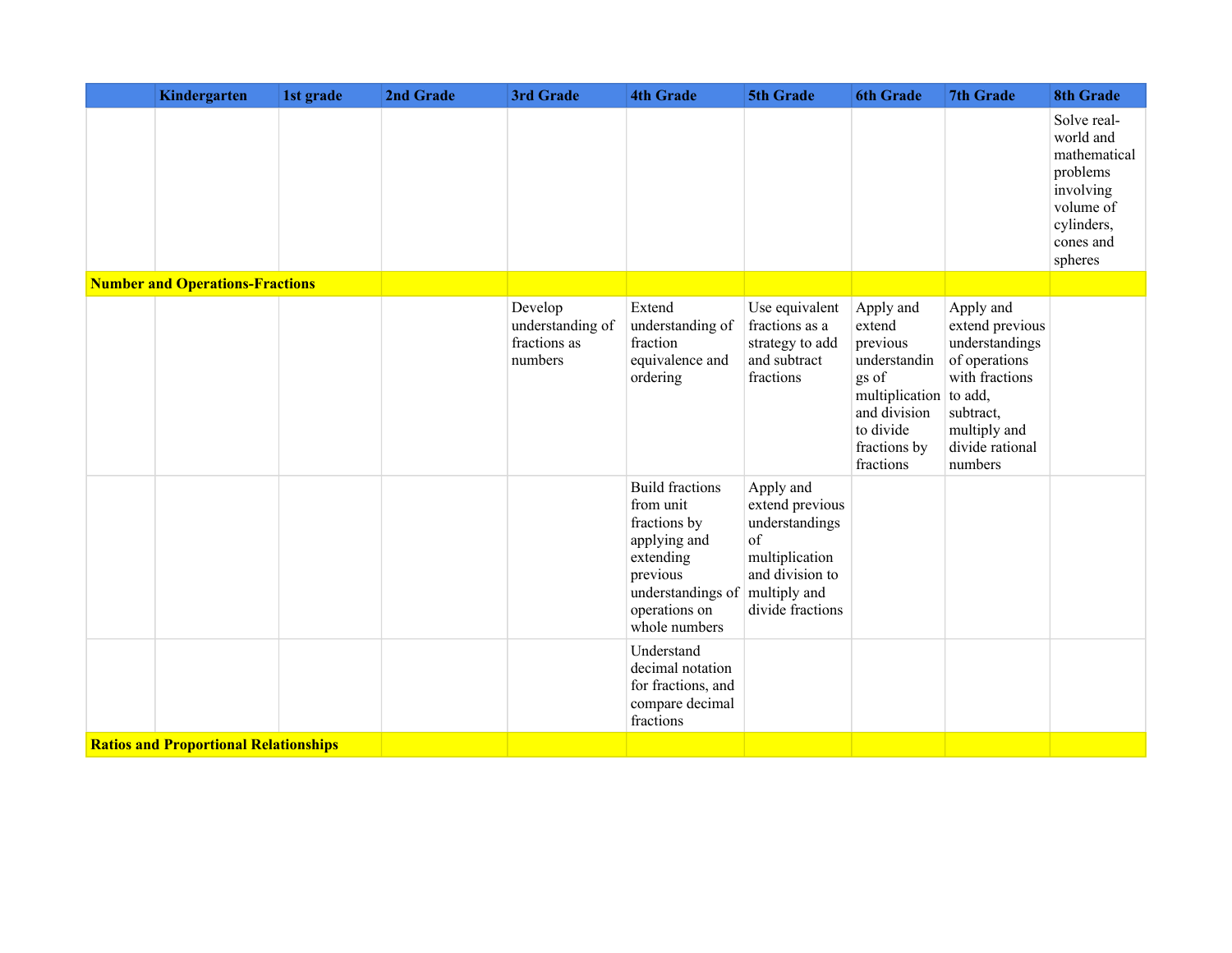| Kindergarten                      | 1st grade | 2nd Grade | 3rd Grade | <b>4th Grade</b> | 5th Grade | <b>6th Grade</b>                                                                                                     | 7th Grade                                                                                                 | <b>8th Grade</b>                                                                                                   |
|-----------------------------------|-----------|-----------|-----------|------------------|-----------|----------------------------------------------------------------------------------------------------------------------|-----------------------------------------------------------------------------------------------------------|--------------------------------------------------------------------------------------------------------------------|
|                                   |           |           |           |                  |           | Understand<br>ratio concepts proportional<br>and use ratio<br>reasoning to<br>solve<br>problems                      | Analyze<br>relationships<br>and use them to<br>solve real-<br>world and<br>mathematical<br>problems       |                                                                                                                    |
| <b>Expressions and Equations</b>  |           |           |           |                  |           |                                                                                                                      |                                                                                                           |                                                                                                                    |
|                                   |           |           |           |                  |           | Apply and<br>extend<br>previous<br>understandin<br>gs of<br>arithmetic to<br>algebraic<br>expressions                | Use properties<br>of operations to<br>generate<br>equivalent<br>expressions                               | Work with<br>radicals and<br>integer<br>exponents                                                                  |
|                                   |           |           |           |                  |           | Reason about Solve real-<br>and solve<br>one-variable<br>equations and<br>inequalities                               | world and<br>mathematical<br>problems using<br>numerical and<br>algebraic<br>expressions and<br>equations | Understand<br>the<br>connections<br>between<br>proportional<br>relationships,<br>lines, and<br>linear<br>equations |
|                                   |           |           |           |                  |           | Represent<br>and analyze<br>quantitative<br>relationships<br>between<br>dependent<br>and<br>independent<br>variables |                                                                                                           | Analyze and<br>solve linear<br>equations and<br>pairs of<br>simultaneous<br>linear<br>equations                    |
| <b>Statistics and Probablilty</b> |           |           |           |                  |           |                                                                                                                      |                                                                                                           |                                                                                                                    |